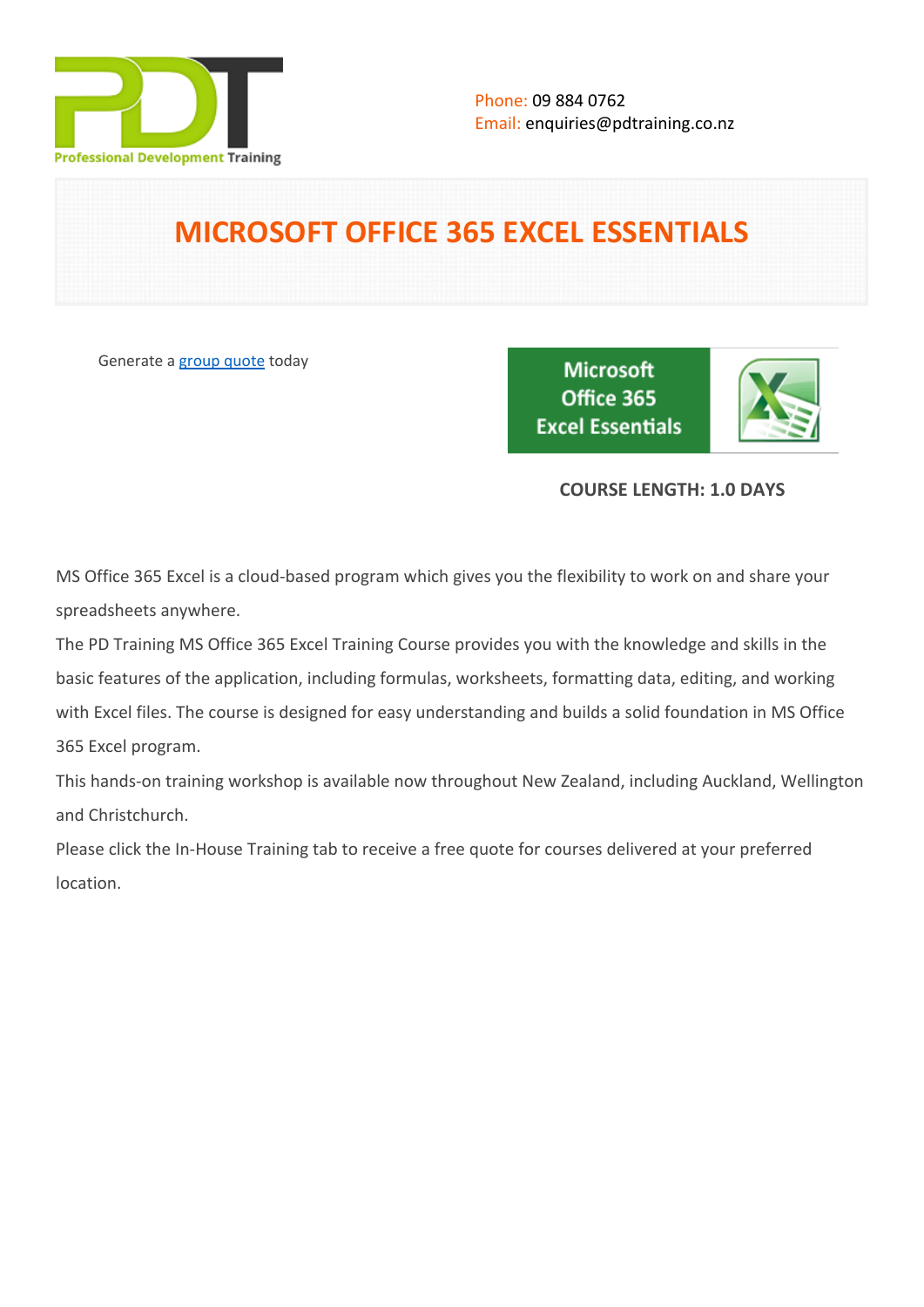#### **MICROSOFT OFFICE 365 EXCEL ESSENTIALS COURSE OUTLINE**

#### **FOREWORD**

In this Excel 365 Essentials course, participants will learn ways this new web application can increase

collaboration and productivity. Users of this software will share and simultaneously work on spreadsheets, as well as be able to easily access spreadsheets from anywhere and across computers.

This course will teach the new interface, as well as all of the basics of creating and using spreadsheets.

Techniques for managing data and displaying data visually will be taught.

The Office 365 experience is designed to render your documents to look exactly like they would when printed, from nearly anywhere in the world. This tool provides its users the freedom to work from anywhere.

#### **OUTCOMES**

**In this course, participants will learn how to:**

- Discover features this Excel web application offers to increase productivity and convenience, such as the ability to access spreadsheets anywhere and share with collaborators
- Understand how to work simultaneously on a spreadsheet
- Learn the basics of creating, editing, and saving spreadsheets
- Understand the work modes offered, including working in the browser and Excel
- Increase knowledge of editing spreadsheets in the browser and be able to proficiently use the new interface
- Understand the difference between Formulas and Functions, and how to use both to calculate required data
- Learn formatting options to make data more readable and emphasise important sections
- Recognise how to organise and display data in Charts, improving the visual readability of data trends
- Learn techniques for managing data, such as sorting and using filters to display only the data that is required

#### **MODULES**

#### **Lesson 1: Getting Started**

- Icebreaker
- Housekeeping Items
- The Parking Lot
- Workshop Objectives

#### **Lesson 2: Welcome to Office 365 Excel**

- The Home Page
- The Team Site
- Shared Documents
- Uploading a Spreadsheet

#### **Lesson 3: Worksheets and Workbooks Lesson 4: Working with Excel Files**